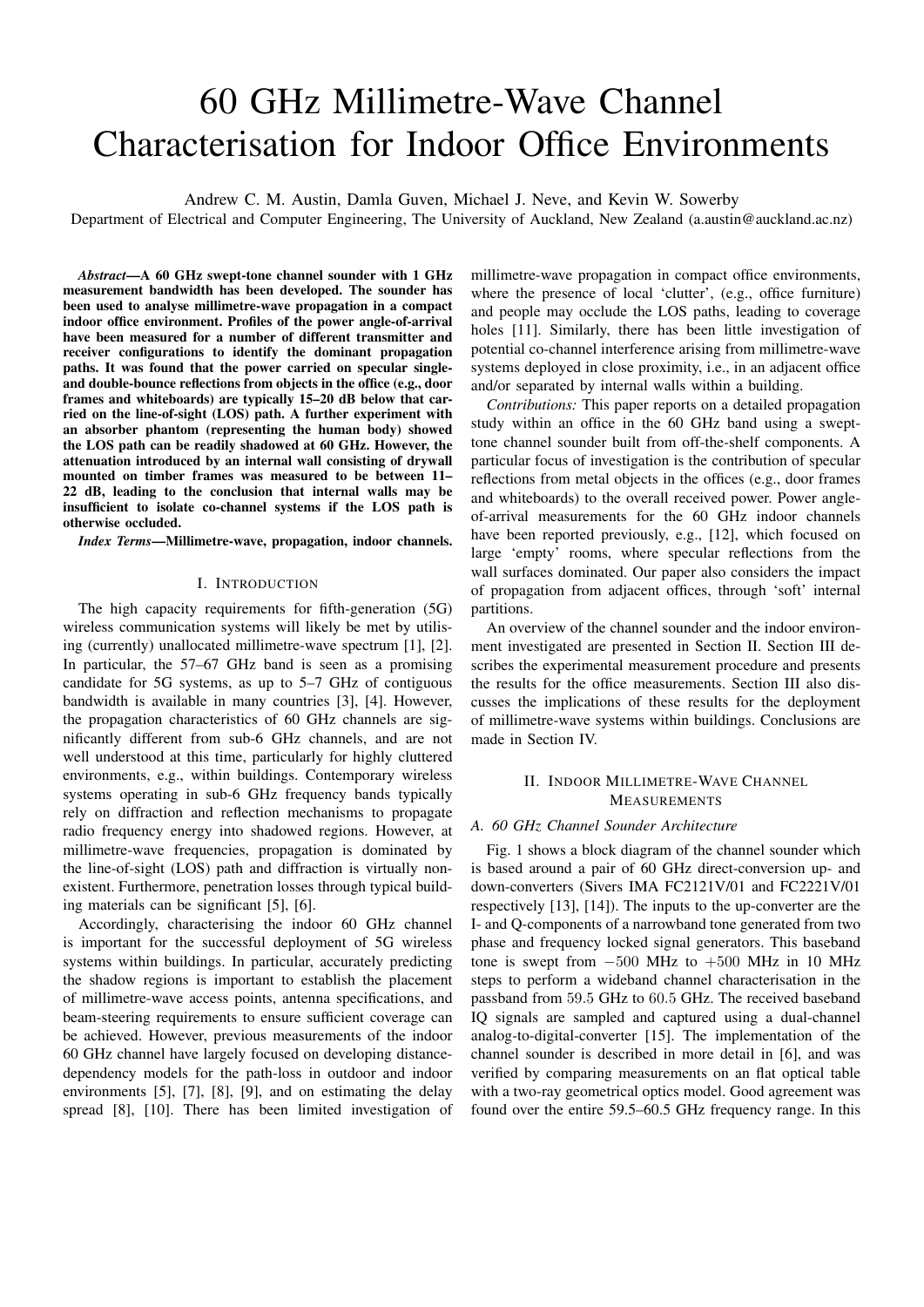

Fig. 1. Block diagram of the millimetre-wave channel sounder. Not shown are the connections between the modules and a computer used control the hardware and generate/collect the data.

paper, we are interested in identifying the dominant 60 GHz propagation paths within a office environment, accordingly, directional horn antennas [16] were used and the receiver was mounted on a rotating platform. To remove multipath fading the received power is averaged in the frequency-domain across the 1 GHz measurement bandwidth.

#### *B. Description of the Environment Investigated*

A floor plan of the office environment is shown in Fig. 2. Three transmitter locations (TX A, TX B and TX C) and two receiver locations (RX 1 and RX 2) are considered. All transmitter locations are 1.6 m above the floor and are representative of typical deployments for indoor wireless access points. Similarly, both receivers are positioned 1.2 m above the floor and represent typical user locations in an indoor office. To examine the impact of interference arising from co-channel millimetre-wave systems, TX B and TX C are located in an adjacent office. Both offices are relatively compact  $(3 \times 3.75 \text{ m})$ and contain typical office furniture, including desks, chairs, tables, bookshelves, whiteboards and filing cabinets. The offices have concrete floors and ceiling, while three of the surrounding internal walls are constructed from drywall mounted on timber frames. There is one glass-panelled internal wall, which also contains metal frames around a wooden door.

# III. EXPERIMENTAL RESULTS

To account for the transmitter power amplifier and gain stages in the receiver front-end, the measurement results presented in this section are normalised to a 'free-space' measurement when the boresight of the transmitter and receiver antennas are aligned with a separation distance of 2.5 m. This allows us to make comparisons between different transmitter/receiver locations and orientations of the antennas. The nominal transmit power was 23.7 dBm, and the gains of the horn antennas were 17 dBi. In all cases the transmitting and receiving antennas were vertically polarised.



Fig. 2. Floor plan of the indoor office environment considered, with the transmitter and receiver locations identified by  $\circ$  and  $\times$  respectively. The boresight of the transmitting antenna horns are indicated by an arrow. The location of the flat microwave absorber panels (representing the human body) are also shown.

#### *A. In-Office Measurements*

*1) Case I: TX A, RX 1:* Fig. 3 shows a polar plot of the normalised received power (in dB units) at receiver position RX 1, with the transmitter located at TX 1. It is observed that the majority of the received power at this location arrives on the LOS path, i.e., at an arrival angle of 310°, which represents the case where the transmitting and receiving antennas are boresight aligned. Three additional components, at 70°, 130° and 220◦ are also observed. However, the power carried on these components are between 13–20 dB below the LOS path, and arise from reflection/scattering in the environment, as no appreciable back- or side-lobes were measured using the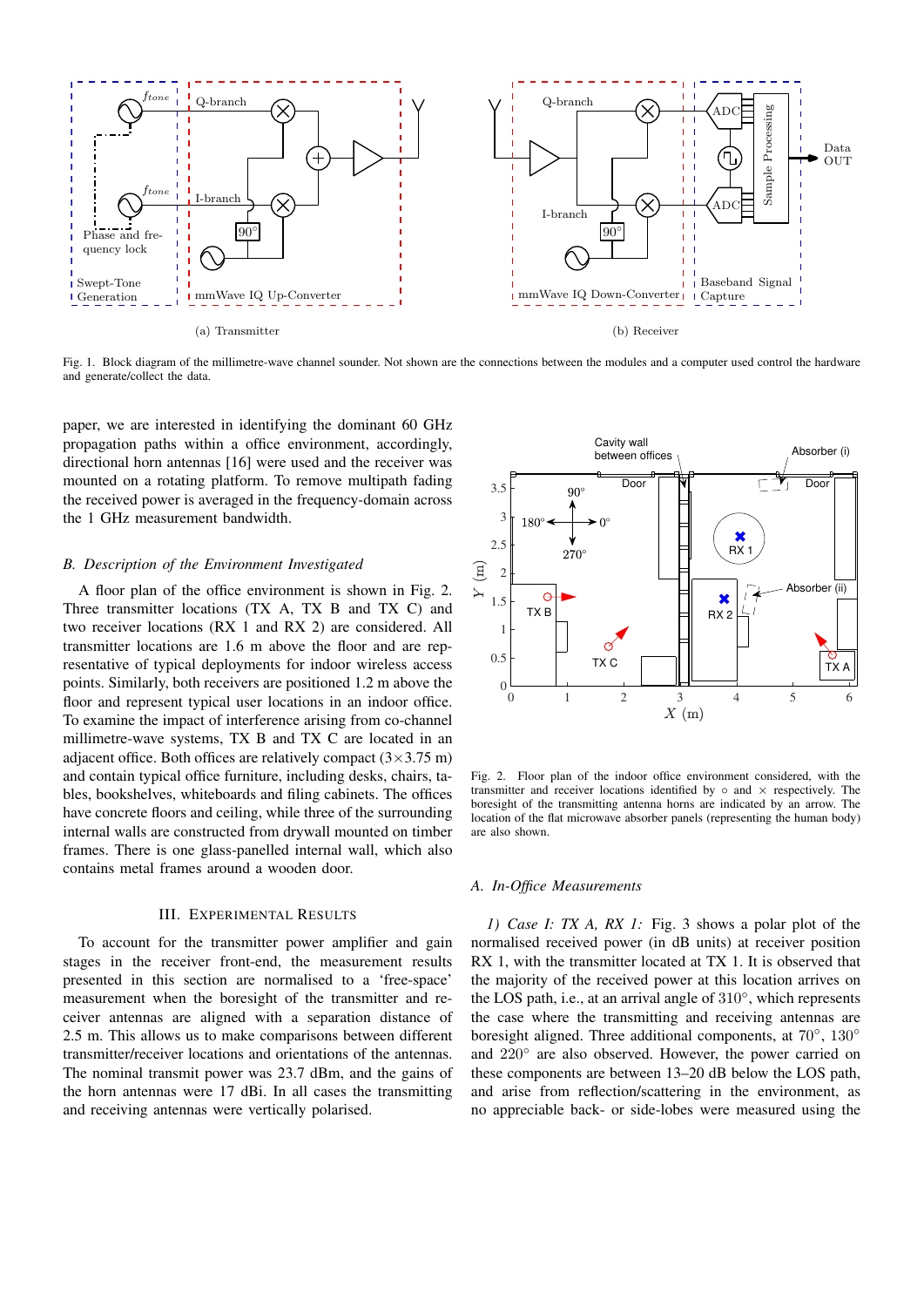

Fig. 3. Polar plot of the normalised received power (in dB units) when the transmitter and receiver are located in the same office (TX A, RX 1).

channel sounder in an anechoic chamber.

*2) Case II: TX A, RX 2:* In this configuration, the receiver is moved off-boresight, while the orientation of the transmitting horn antenna is not changed. Fig. 4 shows the power received on the LOS path (between 330◦–340◦ ) is reduced by approximately 8 dB, as expected, since the horn antennas have a relatively narrow 15◦ 3 dB beamwidth. However, the magnitude of the power carried on the reflected/scattered paths has not changed significantly compared to Case I.

Microwave absorbers were used to determine the objects in the environment responsible for the reflected components observed in Fig. 4. For example, the dashed curve in Fig. 4 shows the impact of placing a microwave absorber to cover the metal door frame. In particular, it is observed the strong components between  $30°$  and  $70°$  arise from a specular reflection from the metal door frame. The location of the reflection point on the metal door frame is also consistent with that predicted by geometrical optics. Similar results were obtained for the component at 120°, which arises from a double-bounce specular reflection at the metal door frame and whiteboard. It should be noted that while the metal door frame is 'only' 6 cm wide, it is electrically large  $(12\lambda)$  at 60 GHz.

# *B. Adjacent Office Measurements*

Two transmitter locations (TX B and TX C in Fig. 2) in an adjacent office have been also considered, and the boresight orientation of the horn antennas is indicated by an arrow. Fig. 5 shows the normalised received power at receiver location RX 2 for both transmitter positions. It is observed that the internal wall between the offices introduces attenuation in the range 11–22 dB (depending on the transmitter position), relative to the free-space case in Fig. 3. In particular, for



Fig. 4. Polar plot of the normalised received power (in dB units) at location RX 2, when the transmitter is placed in the same office (TX A). A comparison is made between the nominal office configuration and when a microwave absorber placed over the metal door frame.

transmitter position TX B, the attenuation on the main 'beam' is approximately 11 dB. In this case, the transmission path passes between the vertical timber supporting studs<sup>1</sup> and is only blocked by two layers of 1 cm thick drywall. While 11 dB is higher than previously measured for drywall attenuation at millimetre-wave bands [6], it should be noted that the drywall in the offices is painted, which may have trapped additional moisture. For transmitter position TX C, the wall attenuation is approximately 22 dB, and more lobes are observed in Fig. 5. In this case the timber studs now shadow the direct path and introduce an additional 10–15 dB attenuation.

# *C. Impact of Blocking the LOS Path*

A 15 cm thick block of microwave absorber is used as a phantom to mimic the behaviour of the human body on the propagation of the 60 GHz signals. Fig. 6 shows the received power measured at RX 2 when the absorber is placed to block the LOS path from TX A, as depicted in Fig. 2. This configuration represents the case where a user is holding a millimetre-wave device in their hand and has turned their back to the access-point. Compared to the nominal case, the absorber introduces a 25 dB reduction in power on the LOS path (between 300◦ and 350◦ ). It should be noted that the absorber generally does not affect the magnitude of the reflected components, which all remain approximately the same as previously measured.

<sup>1</sup>The locations of the timber studs were determined using a stud finder and have been accurately drawn on Fig. 2.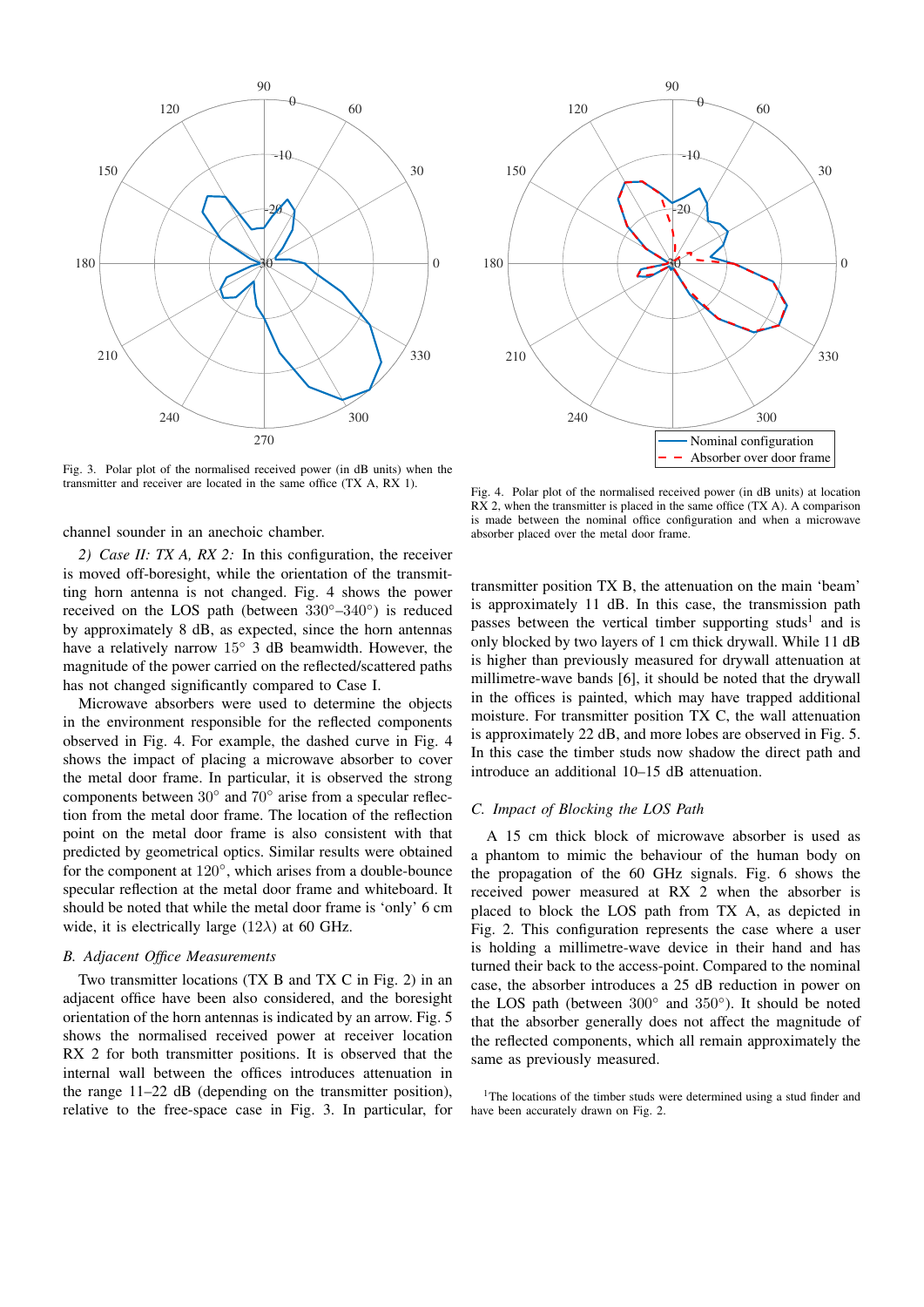

Fig. 5. Polar plots of the normalised received power (in dB units) at location RX 2, when the transmitter is placed at two locations (TX B and TX C) in an adjacent office.



Fig. 6. Polar plots of the normalised received power (in dB units) at location RX 2, when the transmitter is located in the same office (TX A) comparing the nominal configuration to the case when the LOS path is blocked by an absorber phantom.

#### *D. Implications for Millimetre-wave System Deployments*

The results shown in Fig. 3 and 4 indicate that at 60 GHz, within an office, power is generally carried on the LOS path. Specular reflections from objects in the environment are present, but are typically 15–20 dB below the LOS path. In this case, the attenuation introduced by internal walls is sufficient to isolate co-channel systems located in adjacent offices and limit the impact of interference. However, as shown in Fig. 6, the LOS path can be easily blocked by the human body, and energy from the 'desired' access point now tends to be carried by the specular reflection paths. In particular, the desired power levels are now comparable to the co-channel interference from adjacent offices.

#### IV. CONCLUSIONS

Indoor environments represent a challenge for the successful deployment of millimetre-wave systems. In particular, millimetre-waves encounter significantly more diffraction loss and are readily shadowed by objects in the environment. This paper has focused on experimentally characterising the 60 GHz millimetre-wave channel in a compact office environment, with the aim of identifying the dominant propagation paths. A swept-tone channel sounder with 1 GHz measurement bandwidth has been developed and used to measure angular profiles of the received power. The results show the power carried on single- and double-bounce specular reflections from relatively small objects in the environment are typically 15– 20 dB below the LOS path. Similarly, penetration through drywall (on timber frames) introduces 12–25 dB attenuation, with greater attenuation experienced if a timber stud occludes the direct path. This result is particularly relevant when the LOS path within an office is blocked, e.g., by the human body, as signals from co-channel access points in adjacent offices have the potential to create significant levels of interference.

#### **REFERENCES**

- [1] T. S. Rappaport, S. Sun, R. Mayzus, H. Zhao, Y. Azar, K. Wang, G. N. Wong, J. K. Schulz, M. Samimi, and F. Gutierrez Jr, "Millimeter wave mobile communications for 5G cellular: It will work!" *IEEE Access*, vol. 1, no. 1, pp. 335–349, 2013.
- [2] S. Rangan, T. S. Rappaport, and E. Erkip, "Millimeter-wave cellular wireless networks: Potentials and challenges," *Proceedings of the IEEE*, vol. 102, no. 3, pp. 366–385, 2014.
- [3] R. C. Daniels, J. N. Murdock, T. S. Rappaport, and R. W. Heath Jr, "60 GHz wireless: Up close and personal," *IEEE Microwave Magazine*, vol. 11, no. 7, pp. 44–50, 2010.
- [4] T. S. Rappaport, R. W. Heath Jr, R. C. Daniels, and J. N. Murdock, *Millimeter wave wireless communications*. Pearson Education, 2014.
- [5] C. R. Anderson and T. S. Rappaport, "In-building wideband partition loss measurements at 2.5 and 60 GHz," *IEEE Transactions on Wireless Communications*, vol. 3, no. 3, pp. 922–928, 2004.
- [6] A. C. M. Austin, M. J. Neve, and D. Guven, "Indoor millimetre wave channel measurements for 5G wireless systems," in *Proc. 12th European Conference on Antennas and Propagation (EUCAP)*, 2018.
- [7] P. F. M. Smulders, "Statistical characterization of 60-GHz indoor radio channels," *IEEE Transactions on Antennas and Propagation*, vol. 57, no. 10, pp. 2820–2829, Oct. 2009.
- [8] M. Kyrö, K. Haneda, J. Simola, K. Nakai, K.-I. Takizawa, H. Hagiwara, and P. Vainikainen, "Measurement based path loss and delay spread modeling in hospital environments at 60 GHz," *IEEE Transactions on Wireless Communications*, vol. 10, no. 8, pp. 2423–2427, 2011.